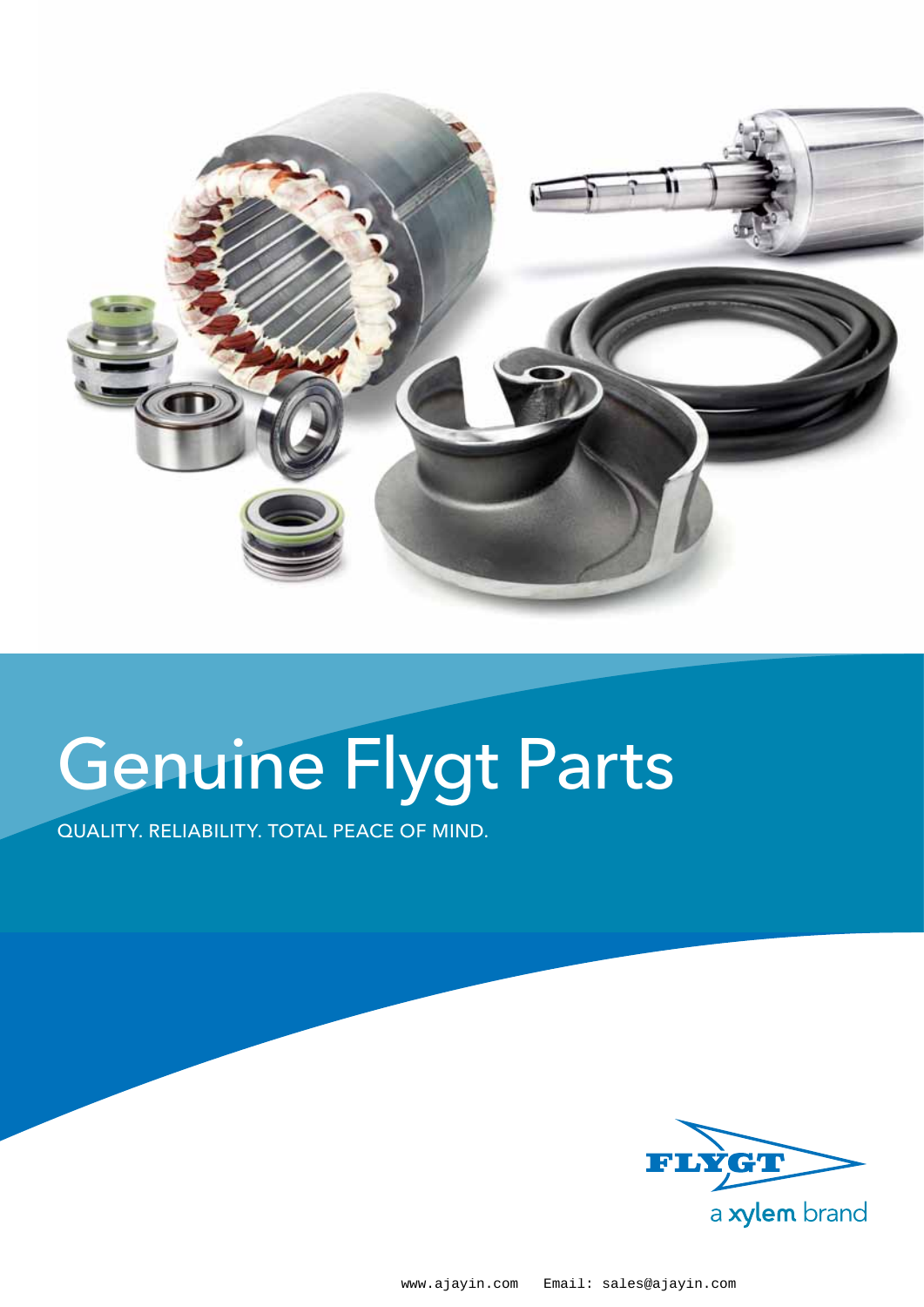## 100% Flygt

Every component in a Flygt pump or mixer is available as a spare part. It is important to remember that a Flygt pump or mixer will only deliver optimal performance when Genuine Flygt Parts are used. Our parts are specifically developed or selected to work perfectly in Flygt products and are available for a long time after the product has been phased out (10–20 years depending on the model). Together with our innovative technological solutions, our superior quality parts ensure trouble-free and safe operation. Make sure your equipment stays 100% Flygt – use Genuine Flygt Parts.



outer) mounted in a single ready-to-install unit. No special service tools are required for installation and intelligent design protects sensitive sealing surfaces and springs from impurities. Selected variants feature our patented and leakage-preventing Active Seal technology.



**ACTIVE SEAL<sup>™</sup> technology from Flygt enhances sealing reliability by making** the inner seal in a double seal system act as a micro pump. Laser-cut spiral grooves in the seal face of the inner seal pump liquid from the inner to the outer diameter of the seal ring, thus preventing liquid from entering the stator housing.



**FLYGT BASIC REPAIR KITS** restore the optimal performance of your pump by providing all the Genuine Flygt Parts you need for basic service at a lower cost than when the parts are purchased separately. Having all the parts in one box saves time and simplifies handling. Basic repair kits include a set of O-rings that are made to exacting tolerances. The O-rings can also be bought separately in O-ring kits.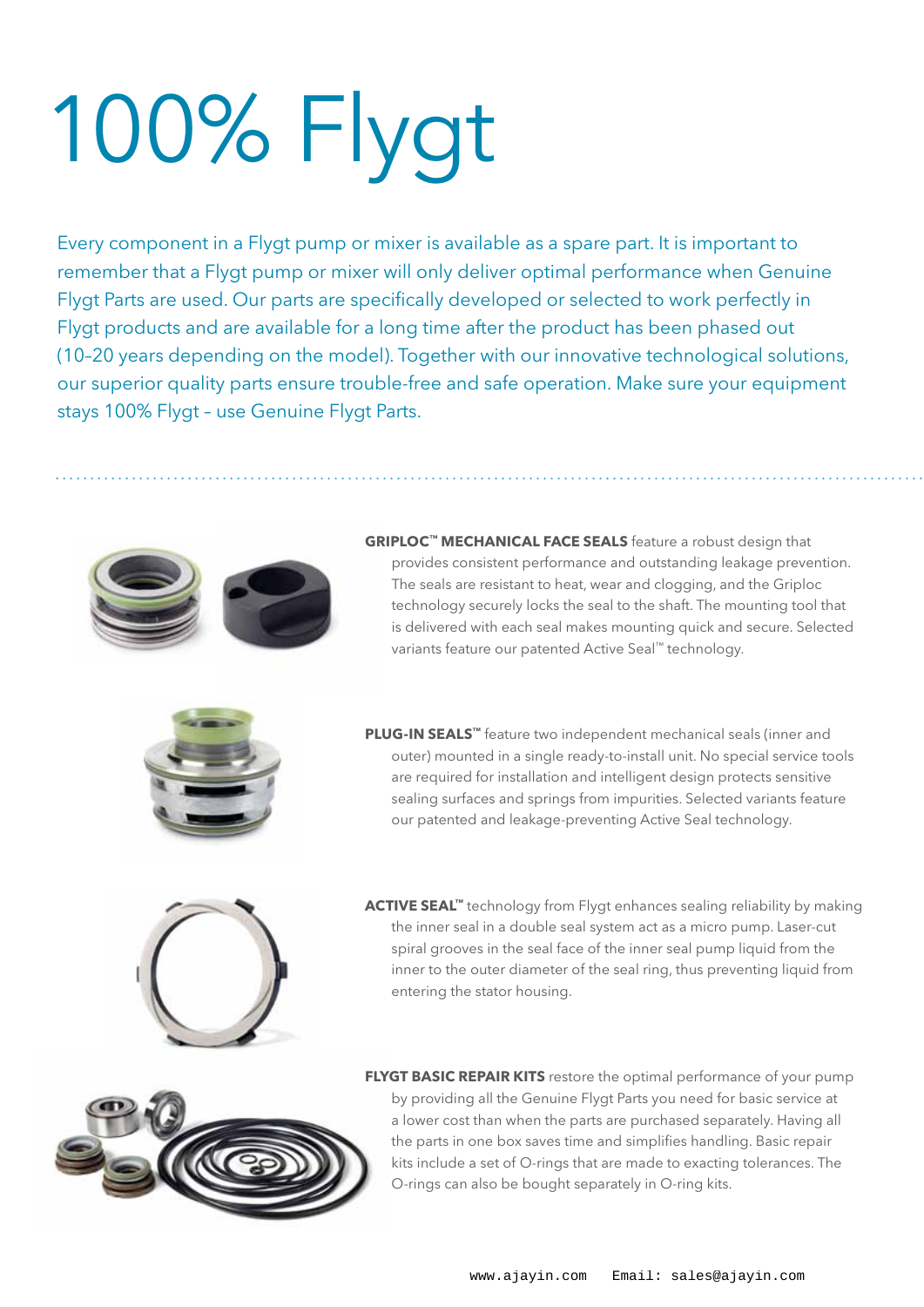

**FLYGT WEAR KITS** provide quick and cost-effective dewatering pump repair. There are two kinds of wear kits: Flygt wear part kits and Flygt hydraulic repair kits. Together, these two kits provide all the parts you need for a complete repair of the hydraulic end. For a complete overhaul of the entire pump, just add a Flygt basic repair kit.



**FLYGT N-TECHNOLOGY PARTS** deliver continuous clog-free pumping in the toughest wastewater applications thanks to highly resistant materials and a self-cleaning impeller. Adaptive-N hydraulics further improve this clog-free, energy-saving pumping performance through the unique axial movement of the Adaptive-N impeller. Competitively priced N-pump upgrading kits are available for easy conversion to N-technology.



**FLYGT STATORS** provide optimal motor performance and increased pumping efficiency. Tolerance of high operating temperatures extend motor lifetime. Superior copper wire insulation, achieved by highly efficient and environmentally friendly impregnation, minimizes the risk of short circuits and ensures reliable variable frequency drive (VFD) operation.



**FLYGT SHAFT UNITS** are designed and manufactured to provide reliable operation, maintain balance during rotation and ensure high and consistent motor efficiency. Our shaft units are made of durable and corrosion-resistant materials and are produced to the most precise tolerances.



**SUBCAB® cables** are optimized for long-life submersible duty through their extremely low water absorption rates, superior mechanical strength and resistance to high temperatures and chemicals. Tight outer diameter tolerances ensure a reliable leak-free fit with the Flygt cable entry sleeve and built-in screened control cores secure proper monitoring and easy connection of pump sensors.



**BEARINGS** in Flygt products are carefully selected from approved and wellknown suppliers. Our bearings are thoroughly tested and often have Flygt-specific tolerances and clearances that are of high importance. Pre-greasing ensures correct lubrication and unique Flygt part numbers ensure that you get the appropriate bearings for your specific product.